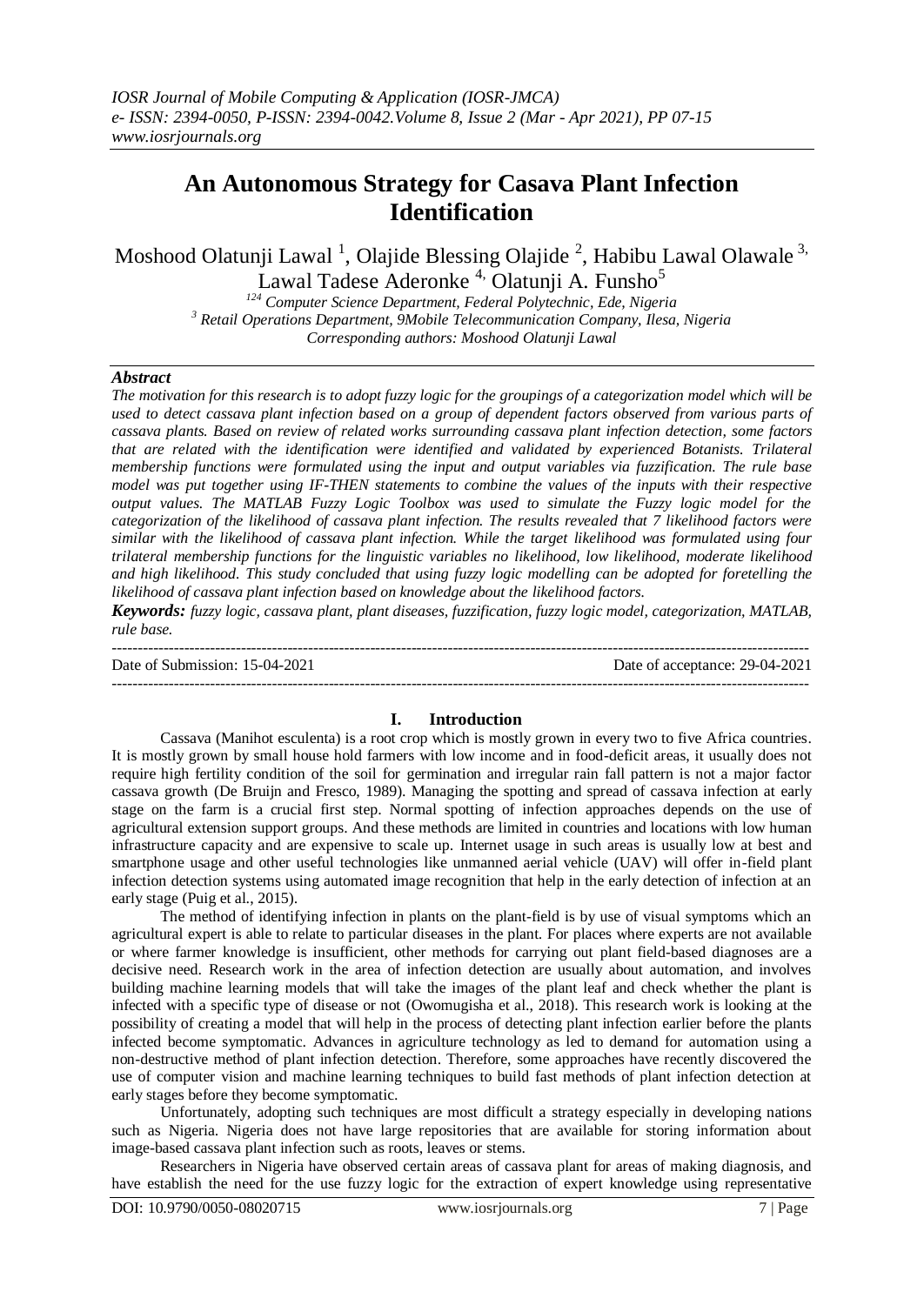IF-THEN rules deduced from factors identified by experts on plant-field, hence this study.

## **II. Literature Review**

Plant suffers from various infections during their life span at any stage of growth. For farmers and agricultural experts infection management is a critical matter which needs an immediate attention. It needs urgent diagnosis and preventive action to maintain quality and to minimize the loss. Many researchers have contributed to technologies for detection and categorization of plant infection so as to support quick infection diagnosis. Research papers were reviewed on the subject matter.

Owomugisha et al. (2018) developed a model for the discovery of plant infection using spectral data. The research collected image data of parts of fine plant and an infected plant which were classified respectively using a 3 class system. The image data were pre-processed via feature extraction to identify important regions of the images collected for each plant. The categorization model was developed using 4 machine learning algorithms which were compared based on performance.

Ramcharan et al. (2017) discusses how applying deep learning for image processing can help to detect cassava plant infections. The research gathered dataset of cassava infected plant images taken at a field in Tanzania. The images were analyzed using a transfer leaning to train a deep convolutional neural network to identify 3 diseases and 2 types of pest damages. The best model achieved an overall accuracy of 93% for data not used for the training process.

Kaur and Din (2016) developed a web-based expert system to find infected plant and diagnose the leaf infection of cereals in Punjabi Language. The features of leaf infections were collected and used to formulate the diagnosis model by adopting IF-THEN rules from the features. The system was designed using unified modeling language (UML) tools such as use case diagrams and data flow diagrams. The design was implemented using PHP, SQL and deployed as a web based system.

Malu, S. *et all* (2015) in his research use assignment of parameters with fuzzy logic to develop a system that diagnosis asthma. The research was performed in Iran and it reached a conclusion that precision is 100% and the responsiveness is 94%.

Obahiagbon, K *et all,* (2015) also developed a system using Nuero-Fuzzy fitting tools with SOM, LVQ and BPNN algorithms for adult asthma diagnosis. The back-propagation is chosen to be the best among all at period 9 using 535 samples.

Waijee, A.K. et all (2013) established a model for diagnosing diabetes infection based on PCA and ANFIS methodology with 8 input features implemented in MATLAB. The expert system showed 89.47% accurate with 85% sensitivity, 92% specificity and 0.262 root mean square error.

## **III. Methodology**

The aim was accomplished through the following approach: Identify the factors required for assessing cassava plant infection;

1. Formulate the fuzzy logic model based on (1);

2. And simulate the model.

#### **3.1 Method of Recognition of Associated Risk factors**

To develop the categorization model for the likelihood of cassava infection, an amount of associated likelihood factors were identified. After consideration the review of related work over the internet, some associated likelihood factors were also identified. Each risk factor identified had a relative relationship with the likelihood of cassava infection, and since some risk factors increased the associated likelihood, some actually reduced the associated likelihood of cassava disease.

Furthermore, crisp values were proposed for each likelihood factor assessed as a way of quantifying the response to each likelihood factor by a user. Hence, higher values were given to intervals that increased the risk while lower values were given to intervals that reduced the likelihood of cassava infection. Linguistic value were given crisp intervals and they were used as a normal tag with which each fuzzy membership function was needed to formulate the values of the crisp interval. Following the review of related works, few likelihood factors were identified such that some were age-related, lifestyle-related, dietary-related etc.

#### **3.1.1 Description of Likelihood factors**

As discussed earlier, an amount of likelihood factors that are associated with the likelihood of cassava infection were identified and described in order to understand their respective associate likelihood of cassava infection based on the selected value. The likelihood of cassava infection was determined as a cumulative of the worth of all likelihood factors assessed for the likelihood of cassava infection. The likelihood factors that were identified to be associated with the likelihood of cassava infection are presented alongside their respective association with the likelihood of cassava infection.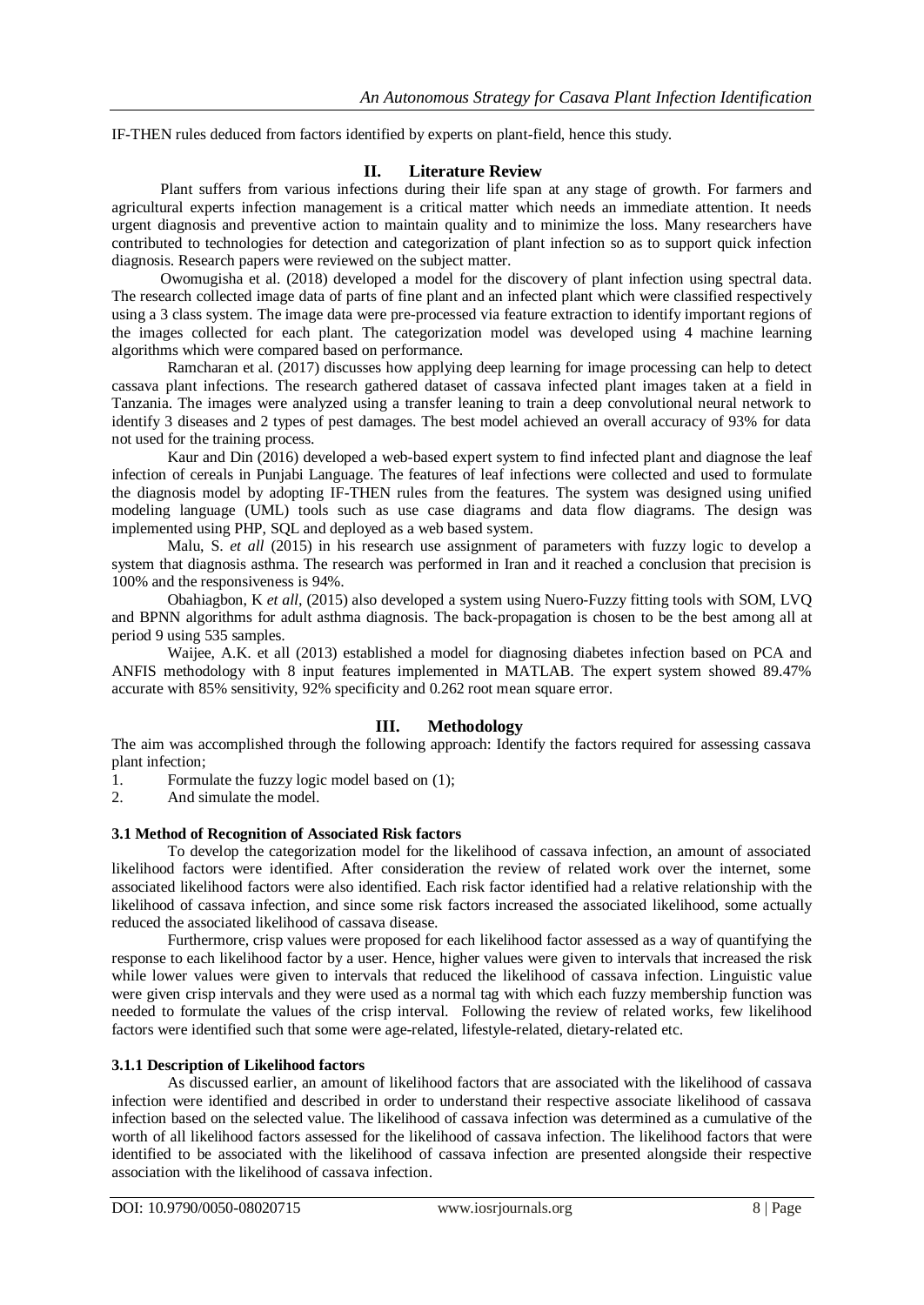## **3.1.2 Identification of crisp and linguistic values of associated variables**

After pinpointing all the likelihood factors that are related with the likelihood of cassava infection, the illustration of the linguistic values and the linguistic variables were made. Table 3.1 shows a abstract of the crisp values and linguistic variables for each identified variables. The crisp values for each of the identified likelihood factor was done by allocating the values 0, 1 and 2 to some risk factors or the values 0 or 1 to binary risk factors such that the value with highest association with the likelihood of cassava infection was given the value of 2 or 1 while the value with the lowest likelihood of cassava infection was given a value of 0. As shown in table 3.2, each likelihood factor was discretized into 2 or 3 parts such that the values of 0 and 1 or 0, 1 and 2 were allocated to each linguistic variable defined. Due to the outcome of the result, the likelihood factors were classified as follows. The appearance of discolored leaves was divided in increasing order of risk cassava disease as No, Mild and Yes hence was given 3 linguistic variables; the appearance of stunted growth was divided in increasing order of likelihood as No and Yes and hence was given 2 linguistic variables; the appearance of small distorted leaves was divided in increasing order of risk as No and Yes and hence was given 2 linguistic variables; the appearance of blights was divided in increasing order of risk as No and Yes and hence was given 2 linguistic variables.

The appearance of yellow/brown gums was divided in increasing order of risk as No and Yes and was given 2 linguistic variables; the presence of wilted leaves was divided in increasing order of risk as No and Yes hence was given 2 linguistic variables; the seriousness of defoliation was divided in increasing order of risk as None, Low and High and was given 3 linguistic variables; the appearance of dieback stems was divided in increasing order of risk as No and Yes hence was given 2 linguistic variables

| <b>Likelihood Factor</b>                  | Table 5.1. Remaintanton of Crisp and Emguistic values of Emeritional Pactors<br><b>Linguistic Variable</b> | <b>Crisp Value</b> |  |  |
|-------------------------------------------|------------------------------------------------------------------------------------------------------------|--------------------|--|--|
|                                           | No.                                                                                                        | $\Omega$           |  |  |
| <b>Discolored Leaves</b>                  | Mild                                                                                                       | 1                  |  |  |
|                                           | Yes                                                                                                        | 2                  |  |  |
|                                           |                                                                                                            |                    |  |  |
| <b>Stunted Growth</b>                     | N <sub>0</sub>                                                                                             | $\boldsymbol{0}$   |  |  |
|                                           | Yes                                                                                                        | 1                  |  |  |
|                                           |                                                                                                            |                    |  |  |
| <b>Presence of Small Distorted Leaves</b> | No                                                                                                         | $\boldsymbol{0}$   |  |  |
|                                           | Yes                                                                                                        | 1                  |  |  |
|                                           |                                                                                                            |                    |  |  |
| <b>Presence of Blights</b>                | No                                                                                                         | $\mathbf{0}$       |  |  |
|                                           | Yes                                                                                                        | 1                  |  |  |
|                                           |                                                                                                            |                    |  |  |
| <b>Presence of Wilted leaves</b>          | No.                                                                                                        | $\boldsymbol{0}$   |  |  |
|                                           | Yes                                                                                                        | 1                  |  |  |
| <b>Severity of Defoliation</b>            | <b>None</b>                                                                                                | $\overline{0}$     |  |  |
|                                           | Low                                                                                                        | 1                  |  |  |
|                                           | High                                                                                                       | $\overline{2}$     |  |  |
|                                           |                                                                                                            |                    |  |  |
| <b>Presence of Dieback Stem</b>           | No                                                                                                         | $\boldsymbol{0}$   |  |  |
|                                           | Yes                                                                                                        | 1                  |  |  |
|                                           |                                                                                                            |                    |  |  |
| <b>Likelihood of Cassava Infection</b>    | <b>None</b>                                                                                                | $\theta$           |  |  |
|                                           | <b>Low Risk</b>                                                                                            | 1                  |  |  |
|                                           | <b>Moderate Risk</b>                                                                                       | 2                  |  |  |
|                                           | <b>High Risk</b>                                                                                           | 3                  |  |  |

**Table 3.1: identification of Crisp and Linguistic Values of Likelihood Factors**

## **3.2 Method of Fuzzy Logic Model Formulation for Likelihood of Cassava Infection**

In categorization of model for the likelihood of cassava infection using fuzzy logic theory, each variable identified was fuzzified using a trilateral membership function. The trilateral membership function required the provision of 3 parameters which consisted of the left-hand base of triangle (a), the central apex of the triangle (b) and the right-hand base of the triangle (c).

The values (a, b, c) of the trilateral membership function corresponded to an interval of such that the parameters are numeric valued. The span of this parameter was used to interpret the crisp interval within which each crisp value required for calling the linguistic variable was assigned. And since there were 2 or 3 linguistic variables defined for each likelihood factor identified then there were 2 or 3 trilateral membership functions such that one was assigned to each linguistic variable identified for each likelihood strand as appropriate.

Therefore, 2 or 3 trilateral membership functions were formulated for each likelihood strand that was identified in this discuss based on the mathematical expression in equation (3.1). The cast shows how the trilateral membership function was used to put together the label of a variable called variable label by fitting a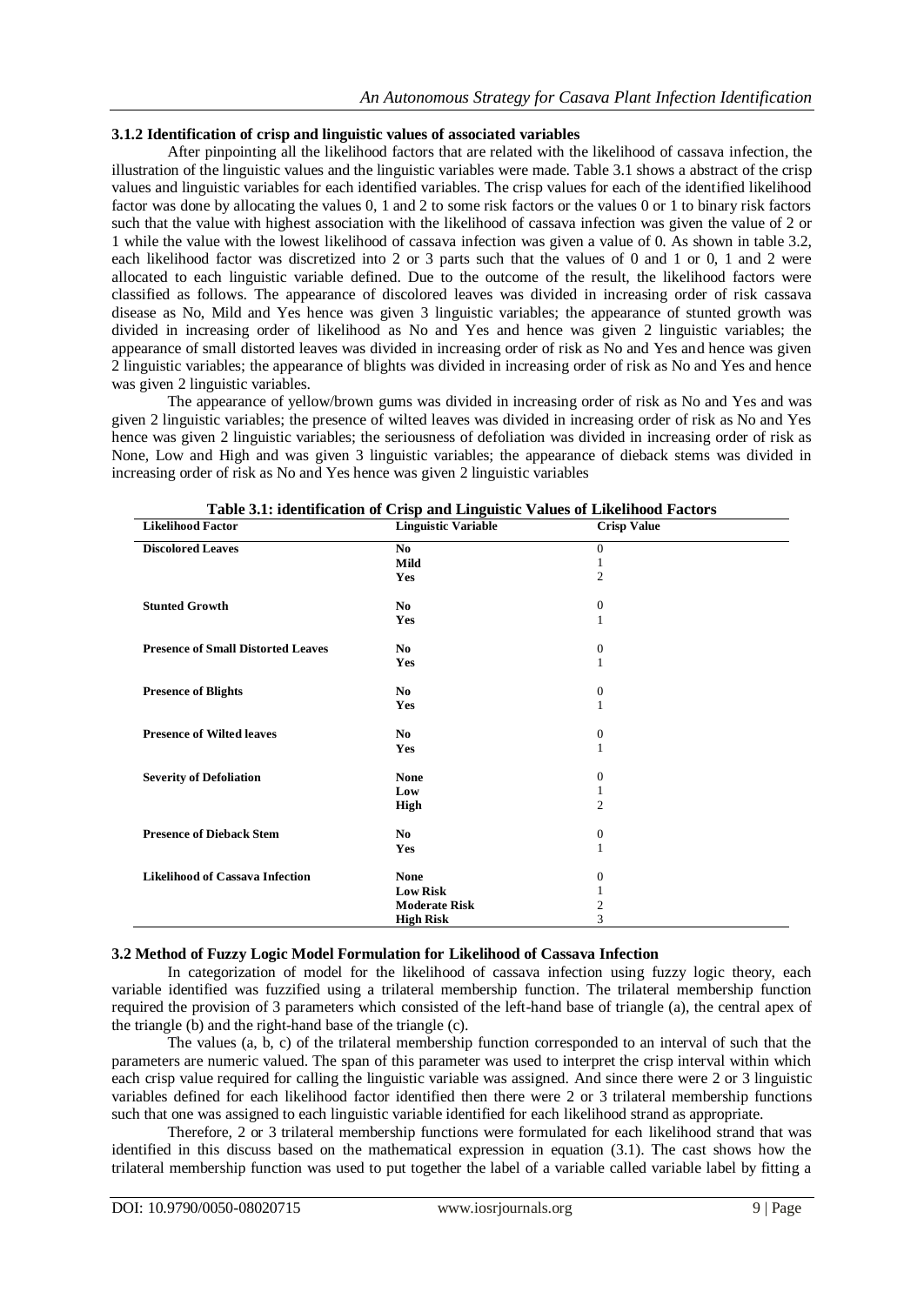numerical value x into a crisp range of (a, b, c). Using 2 or 3 triangular membership functions, the tag of the identified likelihood strand were put together using the crisp intervals of (-0.5, 0.5), (0.5, 1.5) and (1.5, 2.5) to model the linguistic variables for 0, 1 and 2 respectively such that the values 0, 1 and 2 became the center b of each interval as shown in Table 3.2.

| Table 3.2: Description of Crisp Intervals used during Fuzzy Model Formulation |                 |        |  |     |
|-------------------------------------------------------------------------------|-----------------|--------|--|-----|
| <b>Crisp Value</b>                                                            | <b>Interval</b> |        |  |     |
|                                                                               | $(-0.5, 0.5)$   | $-0.5$ |  |     |
|                                                                               | (0.5, 1.5)      | 0.5    |  |     |
|                                                                               | (1.5, 2.5)      |        |  | 2.5 |

| Table 3.2: Description of Crisp Intervals used during Fuzzy Model Formulation |  |
|-------------------------------------------------------------------------------|--|
|-------------------------------------------------------------------------------|--|

## **3.2.1 Fuzzification of the Likelihood of cassava infections**

Following the identification and the fuzzification of the likelihood elements of cassava infection, there was a need to work out the target changes that was used to define the likelihood of cassava infection. The trilateral membership function is used to work out the fuzzy logic model for the target variable by assigning crisp values of 0, 1, 2 and 3 to the target class labels, namely: No risk, low risk, Moderate risk and High risk using the intervals  $(-0.5, 0.5)$ ,  $(0.5, 1.5)$ ,  $(1.5, 2.5)$  and  $(2.5, 3.5)$  respectively. Therefore, four  $(4)$  trilateral membership functions were used to formulate the fuzzy logic model required to outline the 4 labels of the target class that was used to narrate the likelihood of cassava infection using the identified crisp as shown in table 3.3. Using the description provided in Table 3.3, the relationship that exists between the likelihood factors and the likelihood of cassava infection was proposed using the fuzzy inference system.

## **3.2.2 Fuzzy Inference Engine Design**

Following the conceptualization of the fuzzy logic model using trilateral membership functions to model the likelihood strands and the likelihood of cassava infection, the fuzzy inference engine was implemented.

For the motive of creating a connection between the identified non-invasive parameters, rules were inferred from the experts to enable the establishment of relationship linking the parameters identified and the likelihood of cassava infections. In order to build the knowledge base of the categorization model using fuzzy logic, few IF-THEN rules were used by combining the likelihood factors as the precedence while the likelihood of cassava infections was used as the resultant variable.

Using the likelihood factors that were identified for assessing the likelihood of cassava infections, the inference rule generation usually follows the fuzzification process. A typical rule that can be inferred is as follows: IF (Discoloured Leaves = "No") AND (Stunted Plant Growth = "No") AND (Presence of Small Distorted Leaves = "No") AND (Presence of Blights = "No") AND (Presence of Yellow/Brown Gums = "No") AND (Presence of Wilted leaves = "No") AND (Severity of Defoliation = "No") THEN (Likelihood of Cassava Infection  $=$  "No Risk")

|                      | Table 5.5. Formulation of the Einenhood of Cassava intection |        |     |
|----------------------|--------------------------------------------------------------|--------|-----|
| <b>Target Class</b>  | Interval                                                     |        |     |
| <b>No Risk</b>       | $(-0.5, 0.5)$                                                | $-0.5$ |     |
| <b>Low Risk</b>      | (0.5, 1.5)                                                   | 0.5    |     |
| <b>Moderate Risk</b> | (1.5, 2.5)                                                   | 1.0    | 2.5 |
| <b>High Risk</b>     | (2.5, 3.5)                                                   |        |     |

**Table 3.3: Formulation of the Likelihood of Cassava infection**

The rules that were required to be formulated for the fuzzy model were estimated from the product of the number of linguistic variables for each variable. Therefore, since each of the factors considered has two linguistic variables each. Therefore, the total number of rules were 288 () rules.

## **3.3 Simulation Environment used**

MATLAB is a language use for technical computing. Short Matrix Laboratory, It integrates computation, visualization, and programming in an easy-to-use environment where problems and solutions are expressed in familiar mathematical notation. Fuzzy Logic Toolbox™ provides MATLAB functions, graphical tools, and a Simulink block for analyzing, designing, and simulating systems based on fuzzy logic.

## **IV. Results of the Formulation of the Fuzzy Model for Categorization of Cassava Plant Infections**

This section presents the results of the formulation of the fuzzy logic model using trilateral membership functions based on the crisp intervals defined for each linguistic variable identified in this study. 2 and 3 trilateral membership function were formulated for the labels of each likelihood factor identified where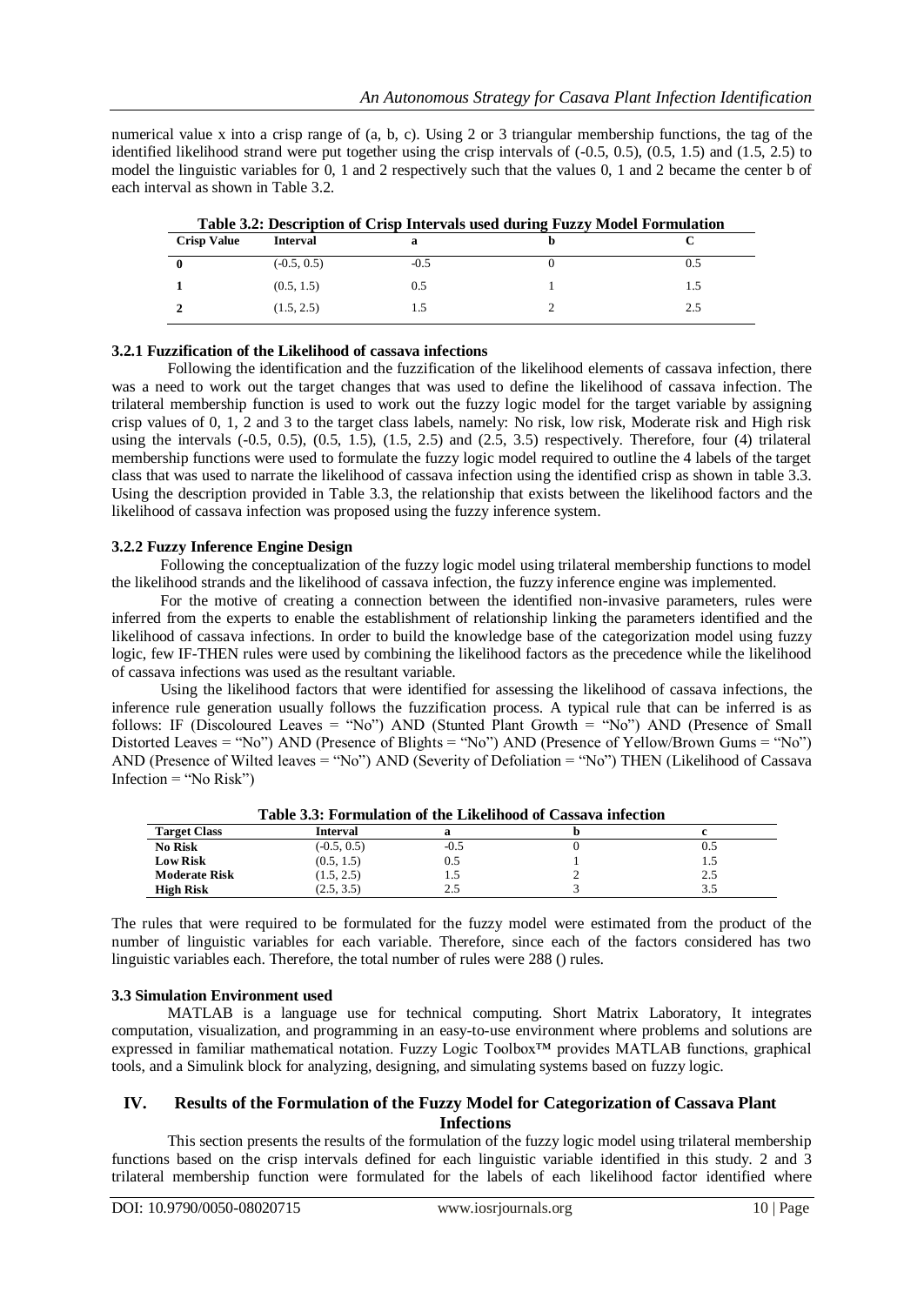appropriate while 4 trilateral membership functions were formulated for the linguistic variables of the target class which defined the classification of cassava plant infections. Therefore, since the same crisp interval defines the labels of each likelihood factor using 2 trilateral membership function with centers of 0 and 1 alongside 3 triangular membership functions with centers of 0, 1 and 2..

The illustration of the mathematical depiction of the fuzzy logic model used to work out the categorization model was presented in the following paragraphs. As stated earlier, 2 and 3 trilateral membership functions were used to work out the fuzzy logic model for the labels of each likelihood factors which centers 0 and 1 for yes and no respectively alongside the centers 0, 1 and 2 where appropriate.

Also, the assignment of the values was done based on the increasing effect of the labels of the identified likelihood factors used in this study. Therefore, the results of the mathematical presentation of the fuzzy logic model formulation using the trilateral membership function for each of the labels is presented in equation (4.1).

Also, the categorization of the classification of cassava plant infections was classified into 4 linguistic variables, namely: No, Low, Moderate and High using crisp values with centers of 0, 1, 2 and 3 respectively. Using the 4 trilateral membership functions stated in equations (4.2a) to (4.2d), the linguistic variables of the categorization of cassava plant infections were formulated.

#### **4.2 Results of the Simulation of the Fuzzy Model for Categorization of Cassava Plant Infections**

Using the trilateral membership functions stated in equations (4.1a), (4.1b) and (4.1c), the labels of the identified likelihood factors were simulated while the membership functions stated in equation (4.2a) and (4.2d) were also used to simulate the categorization of cassava plant infection using the MATLAB software. The results of the simulation of the membership functions and of the inference rules used to generate the final .fis file of the Fuzzy Logic Model for the categorization of cassava plant infection is presented in the following sections.



**Figure 4.8: Fuzzification of Classification of Cassava Plant Diseases**

#### **4.2.2 Results of simulation of Fuzzy Logic Model for Classification of Cassava Plant Diseases**

Figure 4.10 show the procedure of importing the completed source file of the fuzzy model for the categorization of cassava plant infection using the MATLAB Fuzzy Logic Toolbox.

Figure 4.10 (above) shows the procedure of selecting the location of the .fis file in the file directory which is the desktop as shown in Figure 4.10 (center). Figure 4.10 (below) shows the final fuzzy logic model displaying the seven input and output variable used to dictate the categorization of cassava plant infection.

The 288 rules that were inferred for regulating the categorization of cassava plant infections were defined using the rule editor interface. Figure 4.11 shows the complete insertion of the 288 rules that were inferred for regulating the categorization of cassava plant infection. It is clear that each rule inferred is unique and does not contain linguistic variables occurring within the pattern in any of the rules defined. Therefore, for any given set of rules r and s among the 288 rules there is no rule r that has the set of linguistic variables as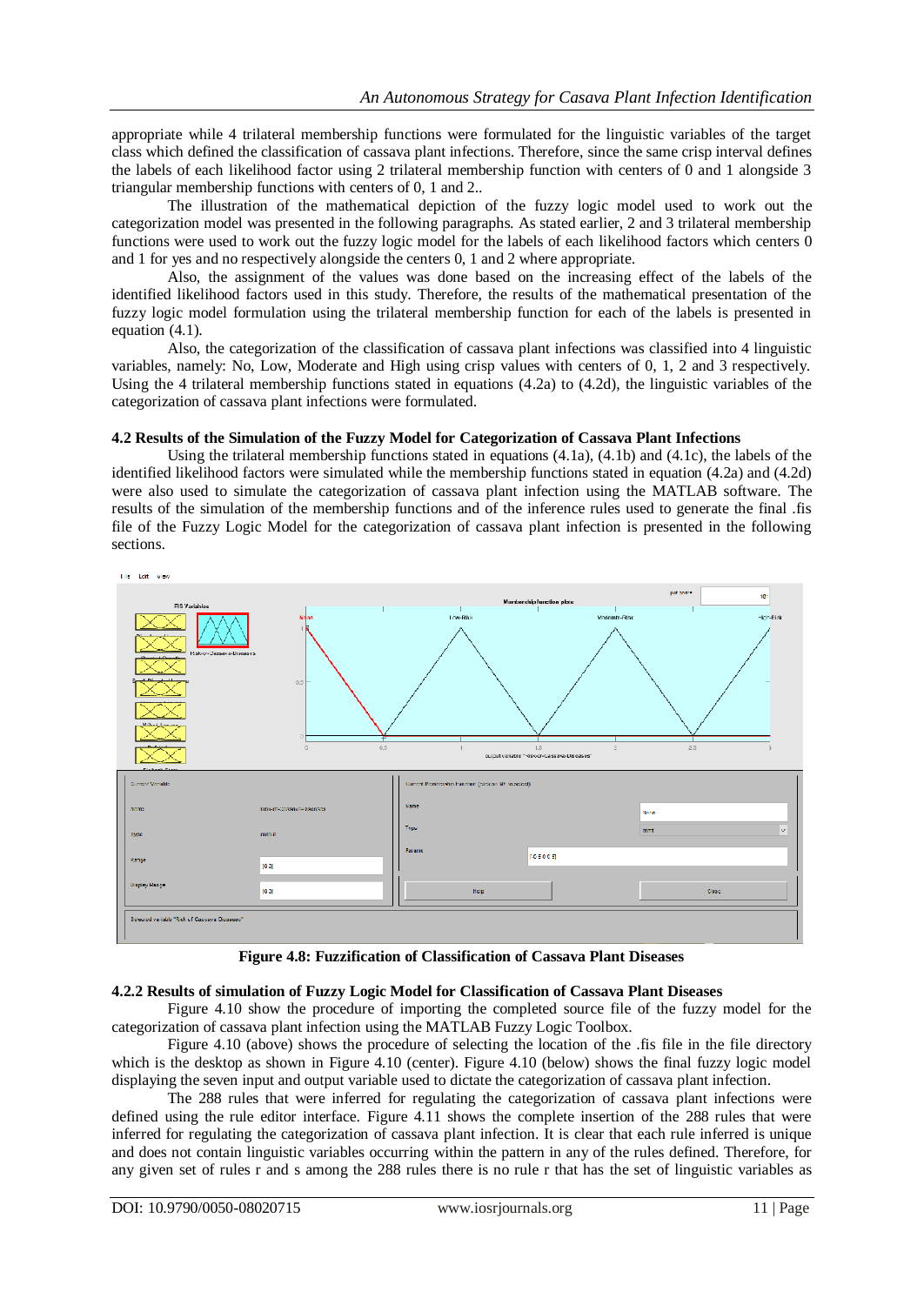another rule s. This is illustrated by the rule viewer in Figure 4.12. Figure 4.12 displays the graphical region of each variable selected by each rule with respect to the linguistic variables of the categorization of cassava plant infection. As illustrated in the bottom left part of the figure, the crisp values entered were 1, 0, 0, 1, 1, 0 and 1 which were consistent with the linguistic values namely: low for presence of discolored leaves, no for presence of stunted growth, no for presence of small distorted leaves, yes for blight on leaves, yes for presence of wilted leaves, none for defoliation and yes for presence of die-back stem.

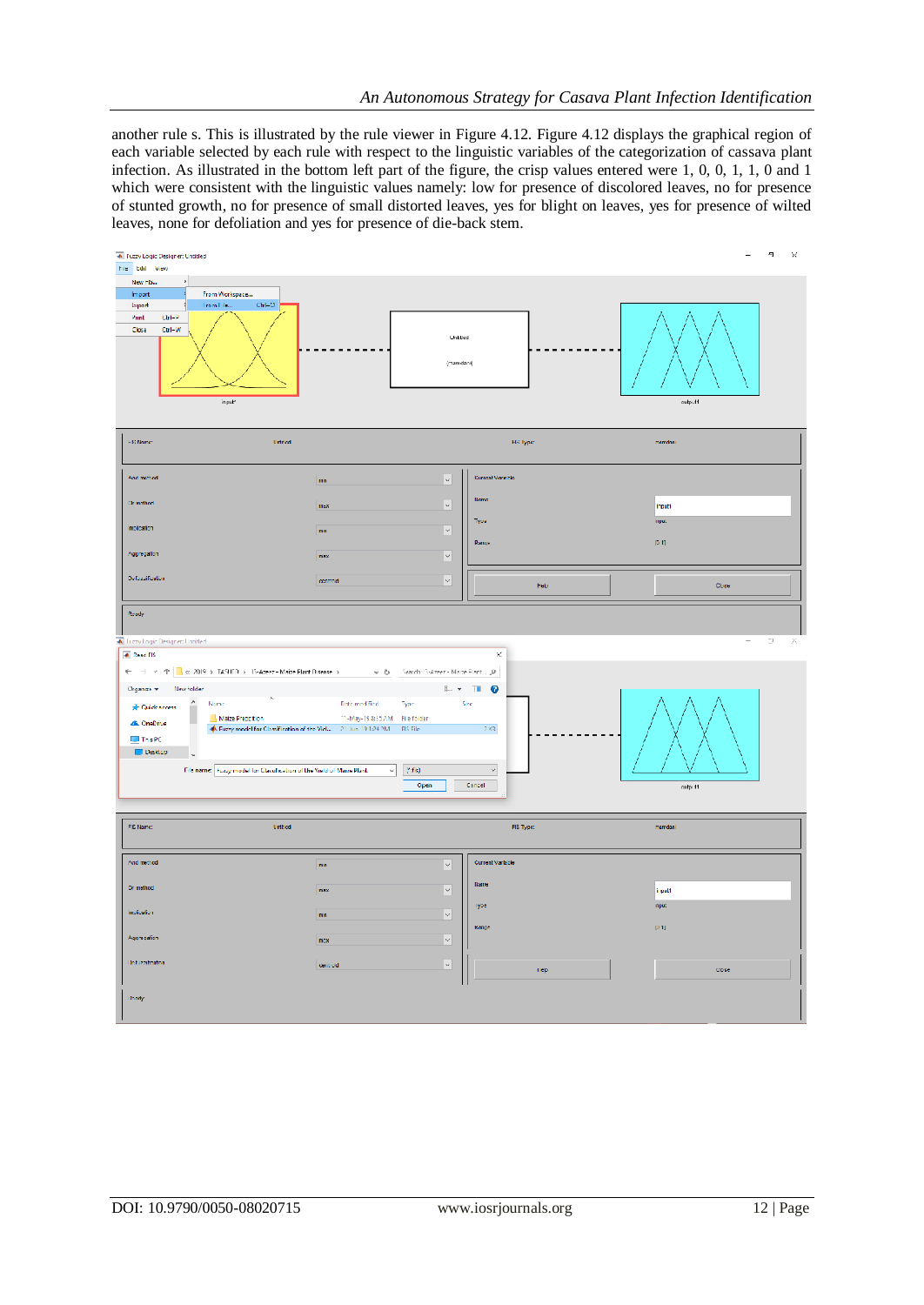| A Tuzzy Logic Designer: Euzzy Model for the Classification of Cassava Diseases                                                                                                                                                                             |                                                                                                  |                                | $\Rightarrow$<br>- 8<br>- |  |  |  |  |
|------------------------------------------------------------------------------------------------------------------------------------------------------------------------------------------------------------------------------------------------------------|--------------------------------------------------------------------------------------------------|--------------------------------|---------------------------|--|--|--|--|
| Tile Ldit View<br>Discriminad-Lacves<br>Sunted-Goveth<br>Fuzzy Model for the Classification of Cassava Diseases<br>Small-Historier Lie avec<br>Blight-on-Leaves<br>(mamdeni)<br><b>PRIVATE Librarion</b><br><b>Hisk-co-Cassava-Hiseases</b><br>Deridistion |                                                                                                  |                                |                           |  |  |  |  |
| FIS Name:                                                                                                                                                                                                                                                  | Fuzzy Model for the Classification of Cassava<br>Diacuaca                                        | FIS Type:                      | mamdani                   |  |  |  |  |
| And method.                                                                                                                                                                                                                                                | mn                                                                                               | Current Varisble<br>$\backsim$ |                           |  |  |  |  |
| Or mathod                                                                                                                                                                                                                                                  | max                                                                                              | Name<br>v                      | Discoloured Leaves        |  |  |  |  |
| Implication                                                                                                                                                                                                                                                | min                                                                                              | Type<br>$\mathbf{v}$           | input.                    |  |  |  |  |
| Agorecation                                                                                                                                                                                                                                                | max                                                                                              | Range<br>$\vert \vee \vert$    | 10.21                     |  |  |  |  |
| Debuzzibeaban                                                                                                                                                                                                                                              | controld                                                                                         | $\omega$<br><b>Help</b>        | Close                     |  |  |  |  |
|                                                                                                                                                                                                                                                            | System "Fuzzy Model for the Closarborton of Cossovo Discosos" / Inputs, 1 output, and 288 rules. |                                |                           |  |  |  |  |

**Figure 4.10: Importing .fis File for Classification of the Categorization of cassava plant diseases**



**Figure 4.11: The Inferred Rules located in the Fuzzy Inference Engine**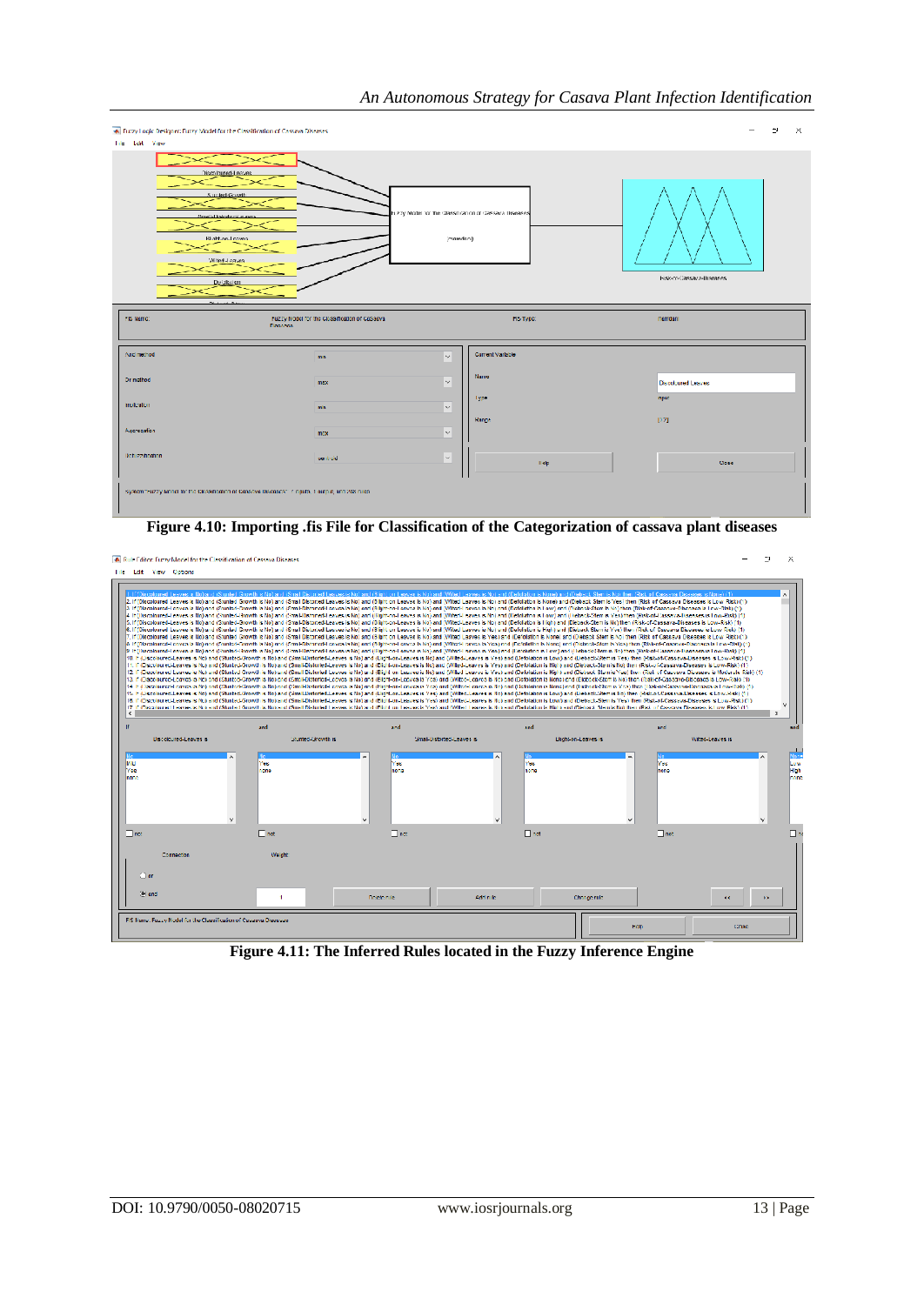|                                                                                                                                                                                                         |                      |                            |                                                  |                           |                       |                  | Þ<br>×<br>—                            |
|---------------------------------------------------------------------------------------------------------------------------------------------------------------------------------------------------------|----------------------|----------------------------|--------------------------------------------------|---------------------------|-----------------------|------------------|----------------------------------------|
| Rule Viewer, Fuzzy Model for the Classification of Cassava Diseases<br>Tile Edit View Options<br>Discoloured-Leaves = 1<br>$\left  \right $<br>10<br>11<br>12<br>13<br>14<br>15<br>16<br>17<br>18<br>19 | $Stumted-Growth = 0$ | Small-Distorted-Leaves = 0 | Blight-on-Leaves = 1<br>≂<br>₹<br>$\sim$<br>Sec. | William-Leaves = 1<br>سما | Detailation $= 0$     | Dieback-Stem = 1 | Risk-of-Cassava-Diseases = 2<br>∼<br>↗ |
| 20<br>21<br>22<br>73<br>24<br>25<br>26<br>27<br>78<br>29<br>30<br>Input:<br>0001101                                                                                                                     |                      |                            | Plot points:                                     | 101                       | <b>Move:</b><br>left. | richt            | down<br>up.                            |
| Opened system Fuzzy Model for the Classification of Cassava Diseases, 288 rules                                                                                                                         |                      |                            |                                                  |                           | Help                  |                  | Close                                  |

**Figure 4.12: Testing the credibility of the Inference Engine**

According to rule# 116, the combination of these linguistic variables should have moderate categorization of cassava plant infection which amounted to a crisp value of 2 which is within the interval of moderate categorization of cassava plant infection defined as [1.5 2.5].

#### **4.3 Discussion of Results**

This study adopted fuzzy logic for the formulation of a categorization model which is used to detect cassava plant infection based on few dependent factors observed from various parts of cassava plants.

The study identified 7 risk factors required for the categorization of the likelihood of cassava plant infection. Each likelihood factor was defined using linguistic variables for which central crisp values were assigned build on the association with the likelihood of cassava plant infection. The higher the association of the linguistic variable then the higher the central crisp values assigned.

The crisp values for each of the identified likely factor was done by allocating the values 0, 1 and 2 to some likelihood factors with 3 values and the values 0 and 1 to binary likely factors in increasing order of association with the likelihood of cassava plant infection. Each risk factor was discretized into 2 or 3 parts such that the values of 0 and 1 or 0, 1 and 2 were allocated to each linguistic variable defined. Therefore, crisp intervals with centers of 0, 1, and 2 were used to define the labels of the identified likelihood factor using trilateral membership functions to identify labels in intervals [-0.5 0.5], [0.5 1.5] and [1.5 2.5] respectively.

Showing a link between the identified non-invasive likelihood factors identified, 288 rules were inferred from the experts in order to decide the relationship linking the likely factors identified and the likelihood of cassava plant infection. For knowledge base to be build, the categorization model using fuzzy logic must have some IF-THEN rules which will in turn be used to combine the likely factors as the precedence while the likelihood of cassava plant infection will be used as the consequent variable. Using the likelihood factors that were identified for assessing the likelihood of cassava plant diseases, the task of inference rule generation was achieved.

## **V. Conclusion**

The motivation for the study is to provide a means via which cost-effective measures could be put in place to estimation the likelihood of cassava plant infection based on the existence of some factors. This was achieved by simulating a fuzzy based model for the categorization of the likelihood of cassava plant infection using rules inferred from experts. Therefore, the presence/absence of 7 factors was used to determine the likelihood of cassava infection. The study identified 7 factors for determining the categorization of cassava plant infection and was established using trilateral membership functions. The model was simulated using the MATLAB Fuzzy Logic Toolbox.

This study developed a fuzzy logic-based model to categorize of the categorization of cassava plant infection in order to determine the effect of the pests and diseases that productivity of the cassava plant. Thus